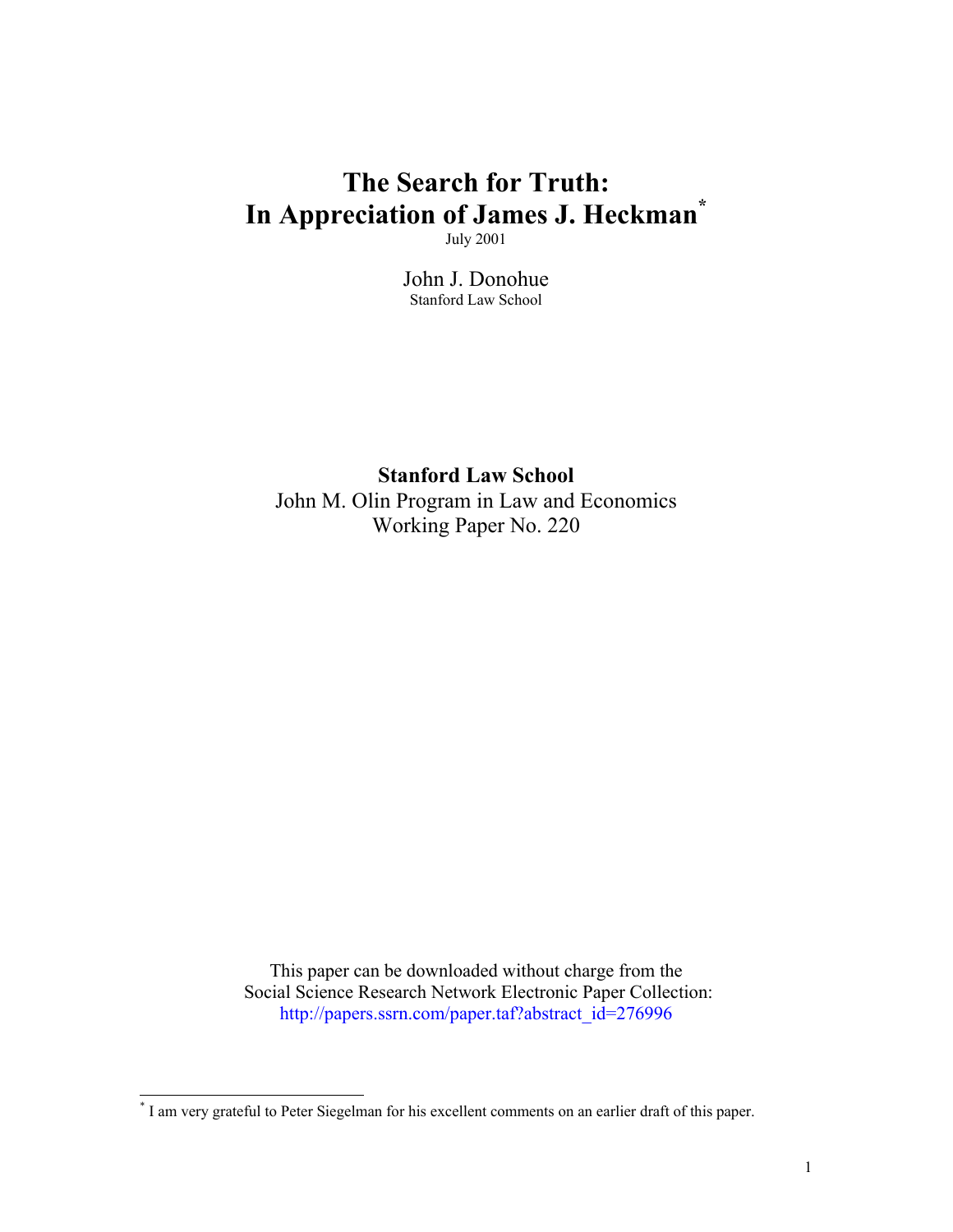### The Search for Truth: In Appreciation of James J. Heckman John J. Donohue [\\*](#page-1-0) July 2001

"On behalf of all economists who analyze micro-economic data and use micro-econometrics to unite evidence and theory, and to evaluate policy interventions of all kinds, I accept my portion of the Bank of Sweden Prize in Economic Sciences in memory of Alfred Nobel for the year 2000."  $-$ James J. Heckman, Dec. 8, 2000 $<sup>1</sup>$  $<sup>1</sup>$  $<sup>1</sup>$ </sup>

The single most important advance in the social sciences in the last 25 years has been the enormous improvements in the ability to analyze microdata in order to identify and quantify causal relationships. Some of these gains have come from technological progress, as the vast increases in computing power have enabled the analysis of larger data sets using more sophisticated statistical techniques. Some of these gains have been organizational, as government and private entities have funded the collection of an extensive array of data sets that provide fertile grounds for academic researchers. But the most intellectually intriguing developments have been scientific, as the tools and methods of statistical analysis have been developed and sharpened. The immensely broad range and value of the applications of these tools across all empirical branches of social science, as well as in medicine, mandated recognition of this momentous scientific advance from the Royal Swedish Academy of Sciences. The choice of James Heckman as one of the two recipients of the 2000 Nobel Prize in Economics honors one of the giants in forging these new econometric techniques and modes of analysis.

## **I. The Need for and Difficulty in Predicting the Counter-Factual Post-Intervention World**

The opening sentence of Jim's Nobel lecture, quoted above, underscores a major goal of his scholarly work: to evaluate policy interventions by analyzing data in a way that unites evidence and theory. The difficulty of the task is frequently unappreciated by scholars, the public, and by policy makers, who often have the naïve belief that a "study" will clearly reveal the impact of any legal or policy change. But the daunting nature of uncovering complex causal relationships from non-experimental data is captured by the great Chicago economist Frank Knight, whom Heckman quoted in his Nobel Lecture:

"The existence of a problem of knowledge depends on the future being different from the past while the possibility of a solution of the problem depends on the future being like the past."<sup>2</sup> A simple example will illustrate the nature of the difficulty. Figure 1 shows the time path of crime before and after the adoption of a hypothetical anti-crime measure in year 1985. Prior to 1985, crime had been rising but at a decreasing rate, and after year 1985 crime has trended down. In all likelihood, someone -- whether a policy maker who advocated adoption of the anti-crime measure or an ideological researcher who finds the policy to be compatible with his or her world view -- will want to argue that the anti-crime measure is responsible for the post-1985 drop in crime (and for similar reasons others will want to argue that it didn't). Hopefully, there will also be a Heckmanesque researcher who doesn't want to argue any position but simply wants to know whether the policy measure had any impact on crime.

A number of options are available to this truth-seeking researcher: for example, she can assume that absent the new policy, crime would continue to move as it did in the recent past by fitting a quadratic curve on the pre-1985 data. In this event, if the future is assumed to be like the past, the extension of the fitted quadratic would lead to the prediction that crime would have started falling some time after year 1985 in the absence

<span id="page-1-0"></span> <sup>\*</sup> <sup>\*</sup> I am very grateful to Peter Siegelman for his excellent comments on an earlier draft of this paper.

<span id="page-1-1"></span><sup>&</sup>lt;sup>1</sup> This was the opening statement of Jim's Nobel lecture. James J. Heckman, *Microdata, Heterogeneity and the Evaluation of Public Policy*, lecture presented at the Bank of Sweden Nobel Memorial Lecture in Economic Sciences, Stockholm, Sweden, December 8, 2000; webcast available from <http://www.nobel.se/economics/laureates/2000/heckman-lecture.ram>.

<span id="page-1-2"></span><sup>&</sup>lt;sup>2</sup> Knight, Frank H., Risk, Uncertainty and Profit (Boston, New York: Houghton Mifflin Company, 1921).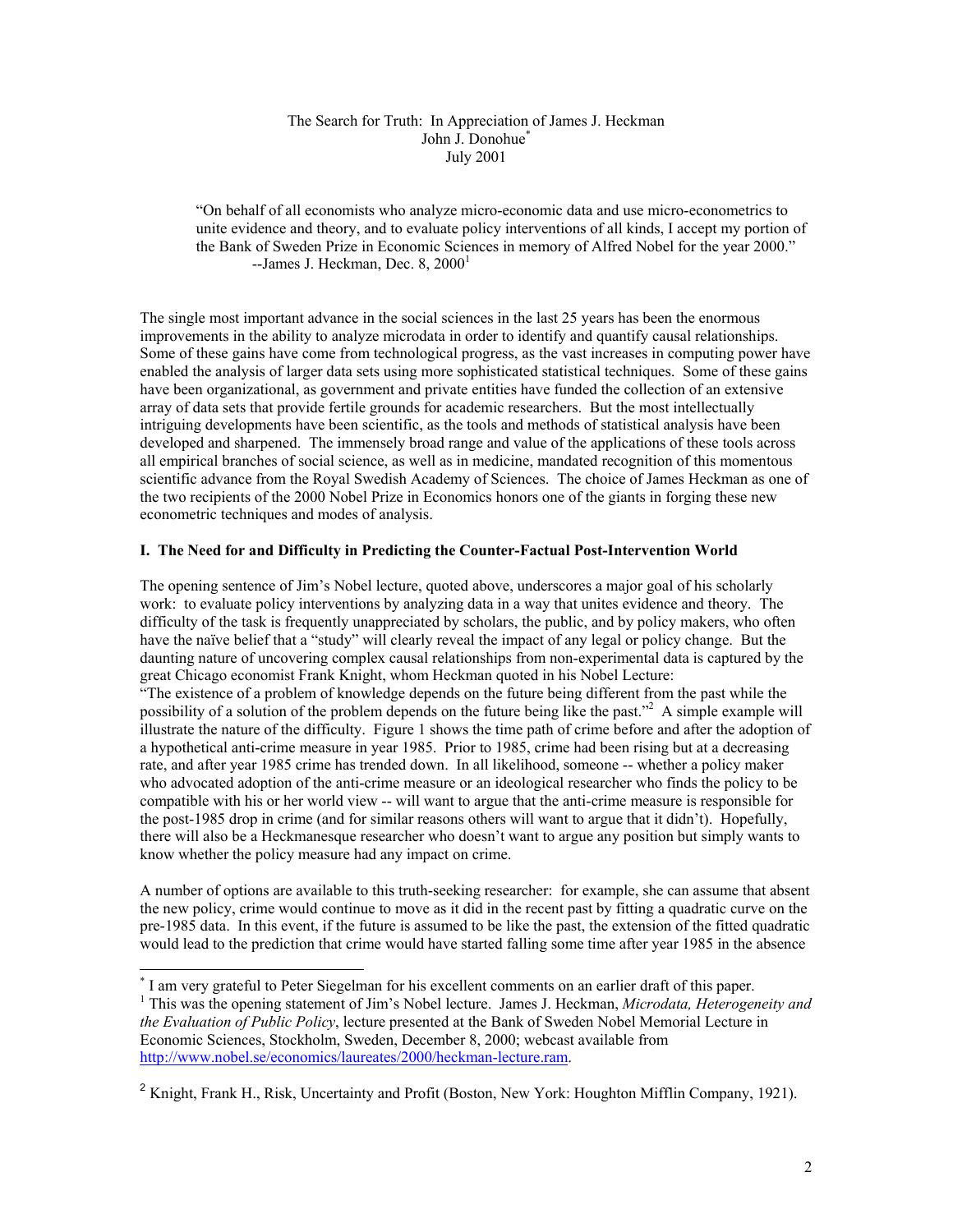of the policy intervention. Accordingly, this approach reduces the likelihood of a finding that the anticrime measure mattered: crime would have been falling in any event, and only an unusually sharp decline (of greater magnitude than that shown in Figure 1, which represents a continuation of the pre-1985 quadratic trend) would be likely to generate a statistically significant finding that the policy reduced crime.

Alternatively, the researcher might fit a linear curve for the pre-adoption period. Now an extrapolation based on this linear curve will implicitly assume that, without the adoption of the policy in year 1985, crime would have continued rising, as shown in the post-1985 straight line counter-factual forecast in Figure 2. With this approach, the conclusion that the policy measure reduced crime seems to be powerfully buttressed by the evidence. But, as the quote from Knight suggests, and Heckman underscores without knowing whether, in the absence of the policy change, the future would be like the past, we can't know the effect of the legal change.

#### **II. Becoming Attentive to the Issues of Selection Bias and Unobserved Heterogeneity**

In some ways, the methodological advances that Heckman and others have pioneered over this last quarter century have been so successful that it is now difficult even to imagine a time when researchers were not attentive to concerns over selection bias and unobserved heterogeneity. Throughout all rigorously empirical branches of inquiry, these concepts have become familiar and frequently used – at least by the more sophisticated researchers in the various fields. The good news, then, is that the scientific contributions that the Nobel committee honored have substantially raised the quality of empirical research. State of the art academics have become far more sophisticated about the nature of observational (as opposed to randomized experimental) data, and alert to the dangers lurking in incomplete or selected data and the perils of spurious associations that masquerade as causal links.

Take the simple case of the simple-minded researcher who is interested in knowing whether Catholic schools are particularly successful in educating inner city blacks, as some have contended. To test this hypothesis, the researcher collects data on the SAT scores for inner city blacks, and runs a regression that includes a dummy to identify whether the student attended a Catholic high school or a public school. The resulting positive and statistically significant coefficient on the dummy for "Catholic school" is then interpreted as showing that blacks do better in Catholic schools than they do in public schools. Emboldened by her findings, the researcher announces that her analysis provides strong support for the view that vouchers enabling students to shift from public to private schools will lead to improved academic performance for blacks. Of course, the cognoscenti will now immediately perceive that the regression cannot provide an adequate basis for this conclusion. Attending Catholic school is not a condition randomly assigned across black inner city students, but is rather a choice variable. It is likely that the attributes of the black inner-city parents that chose to send their children to Catholic schools differ systematically from those of the average inner-city black parent. Indeed, one ordinarily suspects that lowincome parents willing to pay for private school tuition might well value education more highly and provide an environment for their children that provides greater than average support for high academic achievement. Even if one could control for parental education and other measures of SES, traits unobservable by the researcher may vary systematically in a way that would tend to boost the SAT scores of the black children in Catholic schools, even apart from any added benefit over public schools that such private schools provide. This simple example illustrates the concepts of selection effects and unobserved heterogeneity, and in clarifying and highlighting the dangers posed by these effects and in providing sophisticated approaches to correct for them, Heckman has been a pioneer in enhancing the quality of estimates of treatment effects and policy interventions.

This is indeed very good news. The sophisticated producers of the various types of policy or treatment analyses will be fully cognizant of such issues and will strive mightily to discern truly causal links by using an array of statistical techniques or by fashioning an experimental design or identifying "natural" experiments. While the victory of these ideas among knowledgeable researchers has been complete, a broad canvass of current empirical research can be somewhat disheartening.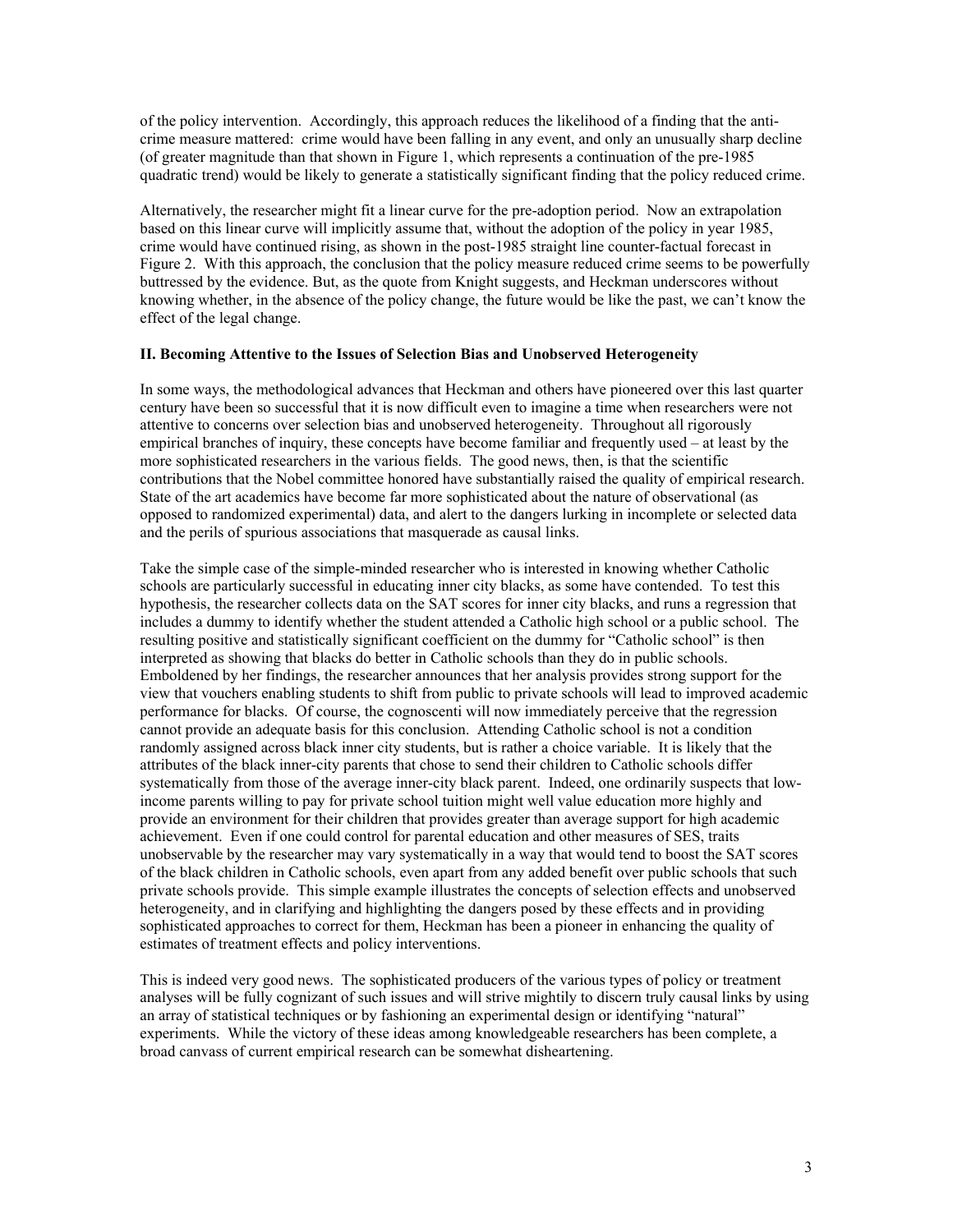#### **III. More Pearls or More Swine?**

There are two ways in which the overall picture of microeconometric analysis *in practice* looks rather bleak. First, while one would like to report that studies such as the one caricatured above in which the researcher used a simple OLS regression to conclude that vouchers would generate academic gains for students have been eliminated from the landscape, the sad truth is that we are virtually drowning in studies of this kind.<sup>[3](#page-3-0)</sup> The technological and organizational factors alluded to above that have made high powered computing and large data sets widely available, coupled with the institutional efforts of the unscrupulous or untutored to offer empirical support for various policy measures, has enormously expanded the number of empirical studies of dubious quality. While the number of studies of the first rank has increased dramatically, the increase in the far larger number of virtually worthless studies conducted by the unknowledgeable or the devious has been a major setback. Going from 10 great empirical studies a year to 200 constitutes great progress, but going from 100 worthless studies a year to 1,000 breeds an often welldeserved cynicism about the value of empirical research, even though the percentage of valuable studies has risen considerably. In addition to the innovative techniques that the Nobel committee recognized in its award, one of the major contributions that Heckman has made to science has been as a model of excellence in crafting empirical research. It is to be hoped that the greater prominence his work will enjoy owing to his receipt of the Nobel prize will serve as a form of penicillin attacking the thriving bacteria of shoddy empirical work.

Second, there is an intermediate category of empirical studies that lies between the truly valuable and the utterly worthless. In this category falls studies done by those who have been trained in the more sophisticated techniques that Heckman and others have pioneered, and who have been lulled by their adherence to a set of statistical tools into thinking that they have reliably uncovered true causal relationships, when in fact they have largely uncovered numerical noise. The researchers in this class may have learned the first lesson about the significance of selection effects and unobserved heterogeneity and other land mines imperiling good statistical work, and they may have even learned the second lesson of following the cook book instructions of how to correct for these problems with advanced statistical techniques. But these more sophisticated techniques are not without cost. Their increased complexity means that it will be harder for researchers and readers to have a feel for the data, and it will be more difficult to critique an ostensibly well-crafted empirical study that isn't marred by one of the obvious pitfalls. As econometrics becomes increasingly technical, the rewards from the academy will more often go to theose who have mastered complex mathematical techniques, rather than those who are alert to the relatively low-grade (but often pivotal) issues of data quality. Studies now pour out with conclusions based on increasingly fancy statistics, which their authors accept uncritically and which reviewers are at a loss to appraise effectively absent an enormous amount of work through attempted replication. The result at times mimics the title chosen by the famed Austrian economist Friedrich von Hayek for his 1974 Nobel lecture: The Pretence of Knowledge.

Although the technical sophistication of many recent empirical studies reveals that researchers have learned a great deal, the scholars of the second rank have not grasped one of the most important lessons embodied in Heckman's overall body of work: the truth is incredibly difficult to uncover and it cannot be assured by simply following a state of the art statistical protocol. This statement should certainly not be confused with the post-modern claim that there is no truth. The truth exists in the way that gold may exist in the ground even if miners have not yet discovered it, but the truth will never be found easily by following a pat set of

<span id="page-3-0"></span> <sup>3</sup> <sup>3</sup> For example, during the Reagan Administration, a regression analysis purporting to show that SAT scores were actually *lower* in the states that spent the most on educating high school students was offered as evidence that cutting education budgets would not impair academic performance. The study failed to note that the primary reason that the SAT score was low in a high-spending state like Connecticut but high in a low-spending state like North Dakota was that dramatically more high school students took the test in the former state than in the latter. In effect, the average student in Connecticut was being compared with the very best student in North Dakota, thereby undermining the comparison that the researchers were trying to make (assuming that their goal was to uncover the truth as opposed to simply provide a smoke screen study to support a preferred policy option).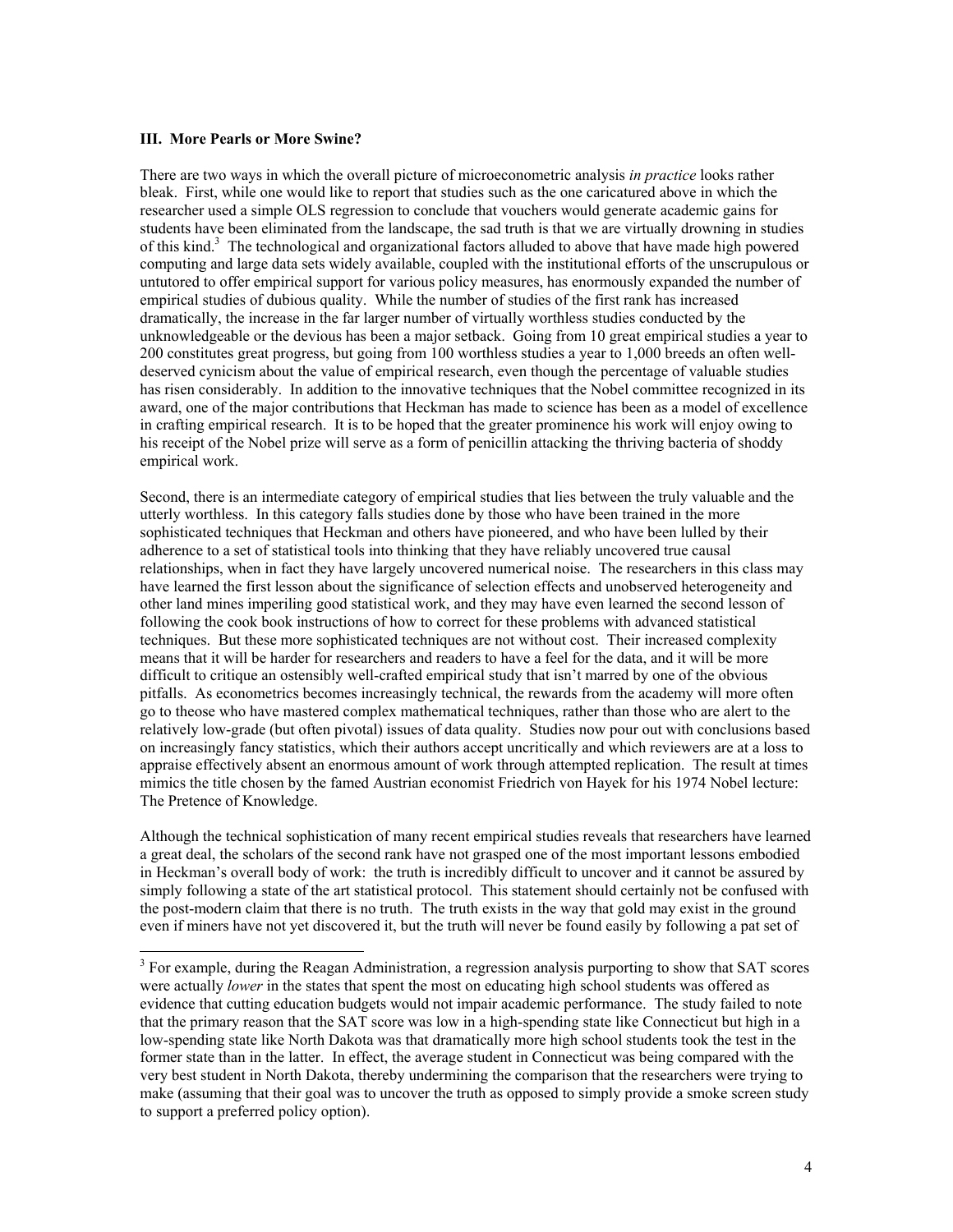instructions based on instrumental variables, or corrections for selection effects, or extreme bounds analysis. These are tools, just as a computer is a tool, but, like the computer, they cannot simply be turned on with the hope that the truth will then be revealed. Jim Heckman has seen this more clearly and more constructively than virtually anyone who has ever lived. His work stands as a testament that the indispensable elements of any successful empirical research agenda include not only knowledge of the precise statistical techniques that Heckman and others have pioneered, but some less concretely identifiable skills of creativity, sound and tutored judgment, relentless effort to find and create more and better data, and exacting care in all phases of execution. By "successful" I mean a body of research that in fact advances our understanding of important social and economic truths, as opposed to success in the more crass personal sense or success in advancing one's pre-existing ideology (the first of which is often orthogonal to my definition of a successful research program and the second of which is often directly opposed to it).

Heckman's manner of letting truth trump ideology makes him the ideal scholar, and sets him apart from other University of Chicago Nobel luminaries such as Milton Friedman and George Stigler, who, despite their very important contributions to economics, were at times ruled by their rigid conservative ideologies. Moreover, the message was clear in the Chicago economics department of the 1970s and 1980s that studies conflicting with the conservative orthodoxy would not be warmly received. Under the watchful and approving eyes of Friedman and Stigler, a vast sea of Chicago school studies were issued by graduate students and assistant professors showing the ineffectiveness or harmfulness of governmental interventions. 4 Against this monolithic negative assessment of government stands the work of one young Chicago school professor who was sufficiently committed to the truth, and intellectually powerful and independent enough to resist the prevailing orthodoxy to generate an extraordinary body of work on the impact of federal civil rights laws on the employment prospects of southern blacks. While the official announcement of the Nobel prize stated that "James Heckman is the world's foremost researcher on econometric policy evaluation,"<sup>[5](#page-4-1)</sup> it should be remembered that it took a scholar of unyielding power and integrity to defy the views of the then Chicago giants. It is perhaps for this reason that Jim told the Wall Street Journal upon winning his Nobel prize that the work of which he was most proud was his evaluation of the impact of Title VII.<sup>[6](#page-4-2)</sup>

# **IV. Heckman's Study of the Impact of Title VII on Black Employment in the Southern Textile Industry**

In an article entitled "Determining the Impact of Federal Antidiscrimination Policy on the Economic Status of Blacks," (*The American Economic Review*, Vol. 79, No. 1 (Mar., 1989), pp. 138-177), Heckman and coauthor Brook Payner show that between 1910 and 1964, black employment was low and stable in the textile industry<sup>7</sup> in South Carolina; in 1965, however, there was a sudden jump in the employment rate and wage levels of both male and female black workers in this industry. This change, Heckman and Payner argue, is attributable to the implementation of Title VII of the 1964 Civil Rights

<span id="page-4-0"></span> $\frac{1}{4}$ <sup>4</sup> Many of these articles have not stood the test of time: for example, despite the interesting theoretical insight found in Sam Peltzman's famous paper suggesting that auto safety legislation was responsible for increased pedestrian deaths and more overall accidents, the dramatic drops in both per mile motor vehicle occupant and pedestrian deaths over the last thirty years would seem to belie the empirical validity of Peltzman's work. See Henry Manne and Roger Miller, eds., Auto Safety Regulation: The Cure or the Problem? 65- 66 (1976) for Peltzman's thesis and the devastating critique by Richard Nelson. <sup>5</sup>

<span id="page-4-1"></span> $5$  P5

<span id="page-4-2"></span><sup>&</sup>lt;sup>6</sup> Steve Liesman, "Two U.S. Economists Win Nobel Prize," The Wall Street Journal p. A2 (October, 12, 2000).

<span id="page-4-3"></span> $<sup>7</sup>$  In this article, Heckman and Payner's broad focus is on the traditional manufacturing sector of South</sup> Carolina, which was already well established when Jim Crow laws formalized racial segregation in the early 1900s. Within this sector, Heckman and Payner focus more specifically on the textile industry because it is a major industry in the state that accounted for the majority of all manufacturing employment in 1940 and a sizable percent in 1980. In addition, Heckman and Payner write, "Title VII and related antidiscrimination activity seems likely to have had its most visible effect in industries like South Carolina textiles in which exclusion of blacks was so blatant." (p. 143).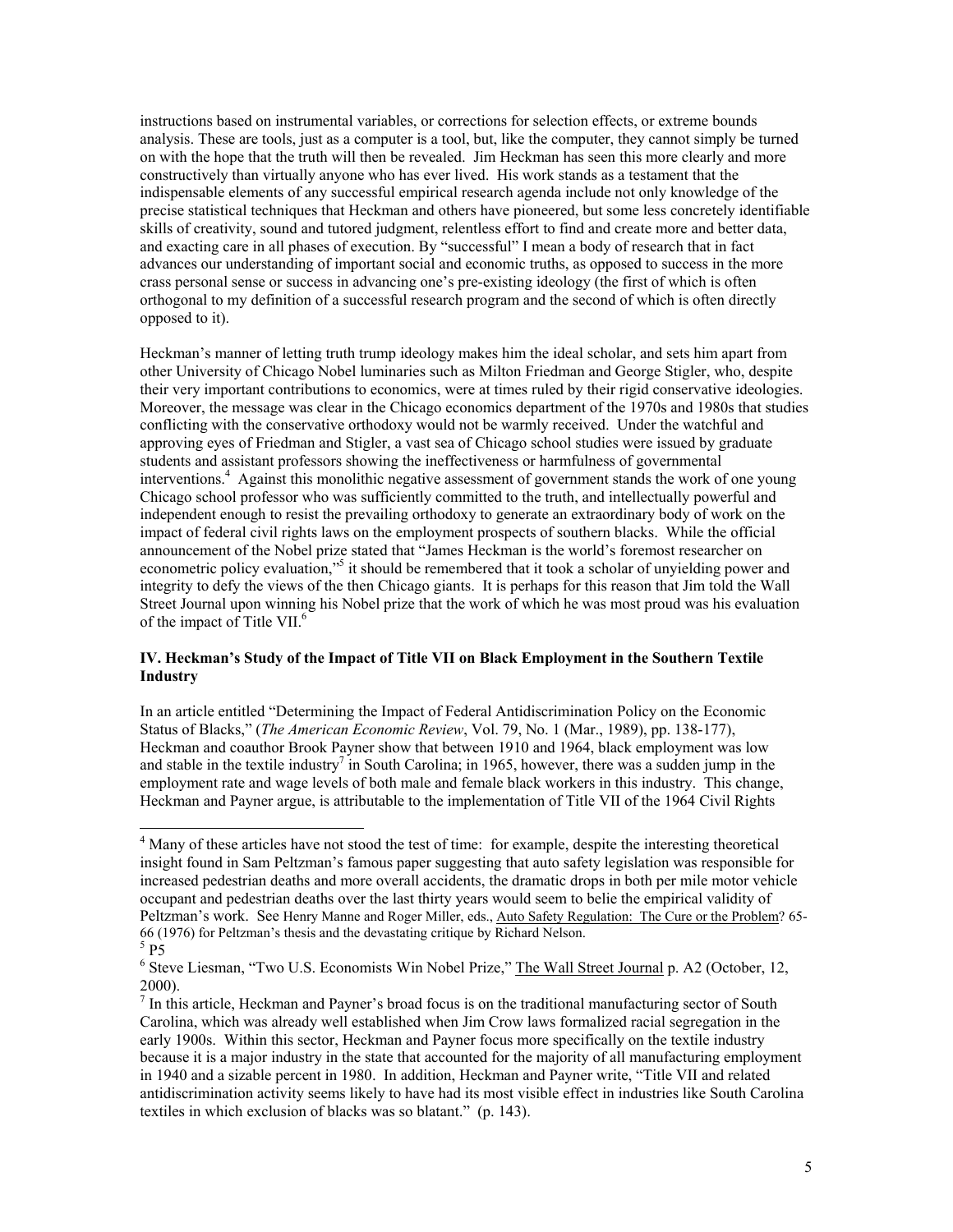Act and other related federal antidiscrimination policies that went into effect in 1965. In reaching this conclusion, Heckman and Payner carefully assess and reject several major counter-explanations for this economic progress of blacks. What emerges is an article that is a paragon of careful and meticulous scholarship that not only provides thorough empirical support for its main thesis, but displays keen sensitivity to various counter-explanations. Below is a brief synopsis of some of the points that Heckman and Payner make in their article, which illuminate their nuanced and comprehensive approach to analyzing this issue. $8$ 

Heckman and Payner first present five striking graphs of wage and employment trends in South Carolina by race and sex between 1910 and 1980, which are based on the data from the Annual Reports of the South Carolina Department of Labor. As the article notes:

Through two World Wars, the Great Depression, and the booms of the 1950s and 1920s the share of blacks in textile employment remains constant at a low level despite growth in the quality and quantity of black schooling and despite economic scarcity resulting from tight labor markets. Suddenly in 1965 the black share in employment begins to improve when Title VII legislation becomes effective and the Equal Opportunity Commission begins to press textile firms to employ blacks and when Executive Order 11246 forbids discrimination by government contractors at the risk of forfeiture of government business. Textiles sold a significant proportion of their output to the federal government in 1965. The improvement in black employment and wages occurs at a time and in an industry that suggests a major role for govermental activity. (p. 143.)

Fifty-five years of data showing virtually no blacks in the South Carolina textile industry followed by very substantial increases in 1965 created powerful visual evidence that the federal government antidiscrimination policy improved the economic status of blacks starting in 1965. However, rather than simply depend on these graphs to tell the story, Heckman and Payner carefully analyze various potential arguments against their conclusion. The first criticism they anticipate is the notion that their underlying data might be inaccurate because the employers might have had incentives to lie about the black employment rate after 1965 to avoid federal intervention. To counter this argument, Heckman and Payner carefully compare the South Carolina Department of Labor data with the U.S. Census of Population data, which yield the same pattern of dramatic black improvement beginning in the year 1965.

Heckman and Payner address several other salient potential counter-arguments to their government activity thesis – specifically, two supply-side arguments and one demand-side argument. One such supply-side argument that Heckman and Payner discuss is based on the theory that the decline in agricultural labor during the 1950s led to shifts in the supply of blacks to the manufacturing sector. Heckman and Payner, however, point out that this theory is inadequate to explain the black breakthrough in the textile sector because a study of employment trends by sex show that most of the increase in black manufacturing employment came from black females, whereas their agricultural employment saw only a relatively small decline. Moreover, Heckman and Payner point out that in general "only a tiny fraction of black entrants into industry came from agriculture." (p. 149).

The second supply-side argument that Heckman and Payner analyze and reject is the argument that an increase in the quantity and quality of black education during the 1940s and 1950s allowed blacks to better compete with whites in the labor market. Using a series of linear probability regression models of black educational attainments and employment trends, however, Heckman and Payner succeed in showing that "controlling for education and other individual characteristics, blacks are significantly underrepresented in the textile industry in 1960 and before. In 1970, however, the underrepresentation disappears for the younger cohorts and diminishes considerably for the older cohorts. If educational improvement led to the black gains in textile employment, the regressions controlling for education would have shown no underrepresentation of blacks in 1960, and no change in underrepresentation from 1960 to 1970." (p. 158).

<span id="page-5-0"></span> <sup>8</sup> <sup>8</sup> Heckman and Payner's government activity hypothesis takes on an added significance, as they explain that trends in black economic progress in South Carolina typify trends for the South as a whole, which in turn, account for the national trend in black economic progress during the period between 1960 and 1980.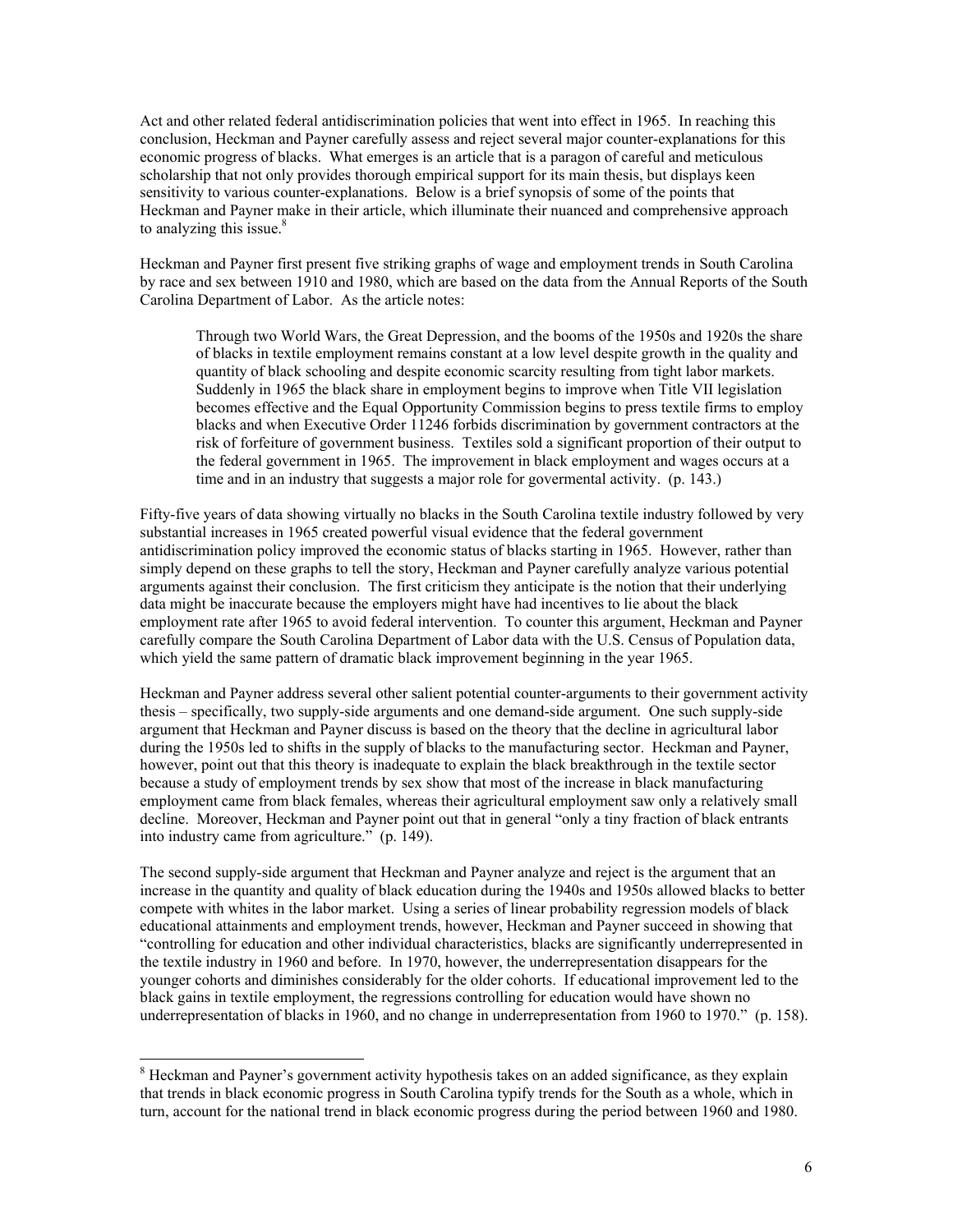They also carefully point out that textiles is a low skill industry, and that increases in black education should have reduced, not increased, black employment in this industry between 1960 and 1970.

Finally, Heckman and Payner turn their attention to the tight labor market hypothesis, according to which a strong economy and low unemployment rate in the mid to late 1960s resulted in an increased pressure for employers to integrate the workforce as means of keeping down labor costs. Faced with this counterexplanation, Heckman and Payner conduct a careful examination of eleven different South Carolina counties to determine whether effects of changing market conditions have varied across different counties. This analysis is based on the assumption that since South Carolina counties do not form a single labor market, then a tight labor market would affect the counties differently, whereas uniformly applied federal government policy of antidiscrimination would have a simultaneously parallel effect on all the counties. Their study of the eleven counties, indeed, show simultaneous, rather than varied, breakthroughs of black employment in the mid-1960s for each of the counties.<sup>9</sup> However, even in face of this data, Heckman and Payner adopt a more nuanced approach by leaving open the possibility that "in 1965 entrepreneurs seized on the new federal legislation and decrees to do what they wanted to do anyway" or that perhaps "the federal antidiscrimination and affirmative action laws came into existence in 1964 precisely because the U.S. labor market was tight to an unprecedented degree and discrimination was becoming costly." One of the great features of this study is that it doesn't stop when the data seems to confirm the author's preferred theory, but goes to great lengths fairly to consider and rebut all of the most-plausible counter arguments. While I don't quite understand all of the dimensions of the dispassionate, powerful, and disciplined mind and will needed to produce this type of work, the remarkable infrequency of this approach testifies powerfully that these traits are extremely rare.

#### **V. Conclusion**

Those of us who have learned from Jim Heckman by watching and assisting in his relentless search for the truth were delighted to see his pathbreaking work acknowledged to the world at large through his receipt of the Nobel prize in the year 2000. He has been the exemplar of the researcher constantly vigilant against the bias of ideology, which so often leads scholars to uncritically accept studies whose conclusions they like while painstakingly critiquing those whose conclusions they dislike. Jim challenges everything with the tutored skepticism that is the hallmark of the scientific search for truth. In an age when partisanship and ideology, perhaps encouraged by the strange winds of post-modernism, have risen to such an unhealthy level that they taint virtually all policy discussions in the political world and vast realms of academic writing, it is a godsend that the Nobel committee has honored one of the true giants in the search for truth. Jim Heckman is in the rarefied world of the most knowledgeable handful of people who have ever lived in terms of his understanding of econometrics and statistics. He knows more history and math than any other economist. And again is among a small handful of the greatest empirical economists and quantitative social scientists that has ever lived. Combine these all into one person, and you get quite an intellectual force. Heckman has shown how difficult it is to know the truth without rejecting knowing the truth as a goal. What Beethoven was to music, Heckman has been to economics – the wild, creative genius who having arrived on the scene leaves the world not quite the same ever again.

On a personal note, I confess that, just as spent years watching and trying to mimic, admittedly with imperfect success, the basketball game of the great Knick guard Walt Frazier, I have shaped my approach to research on that of Jim Heckman. He is truly one of the giants in all of social science, and I feel that I have profited enormously from the opportunity to work and learn from this towering figure of the academy. Jim has always been the rebel – brilliant and uncompromising – who has pursued the truth with an intensity that few have ever matched. While those who know him appreciate how astoundingly funny he can be, I know I am not revealing any secret when I acknowledge that Jim is not always the easiest person to deal with. But his intense demands for the near impossible only reflect the intense demands he places on himself and must be understood as emanating from his passion for the truth, his relentless determination to

<span id="page-6-0"></span><sup>&</sup>lt;sup>9</sup> The study examines the eleven counties "for which we can form a consistent time-series on textile employment by race and sex for the period 1910-77.(p.160). They also explain that the counties vary greatly in racial composition, size of the population, size of manufacturing work force, and thus "[t]o the extent that regional labor markets exist, we expect the effect of changing labor market conditions to be different across counties."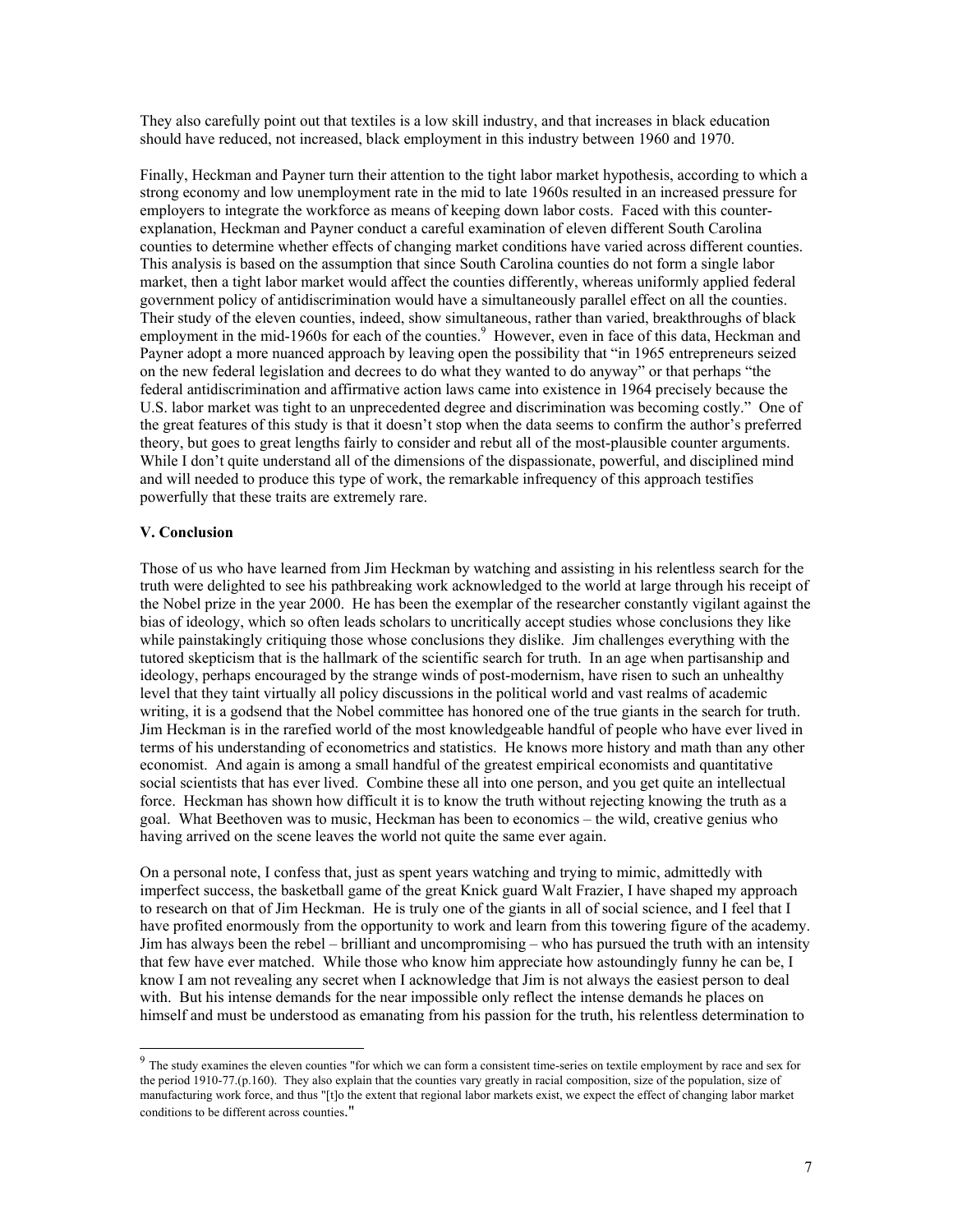uncover it, and the vast scope of his intellectual horizons. With appreciation and admiration, I encourage all scholars to familiarize themselves with Jim Heckman's impressive body of scholarship and learn from his impeccable scholarly integrity.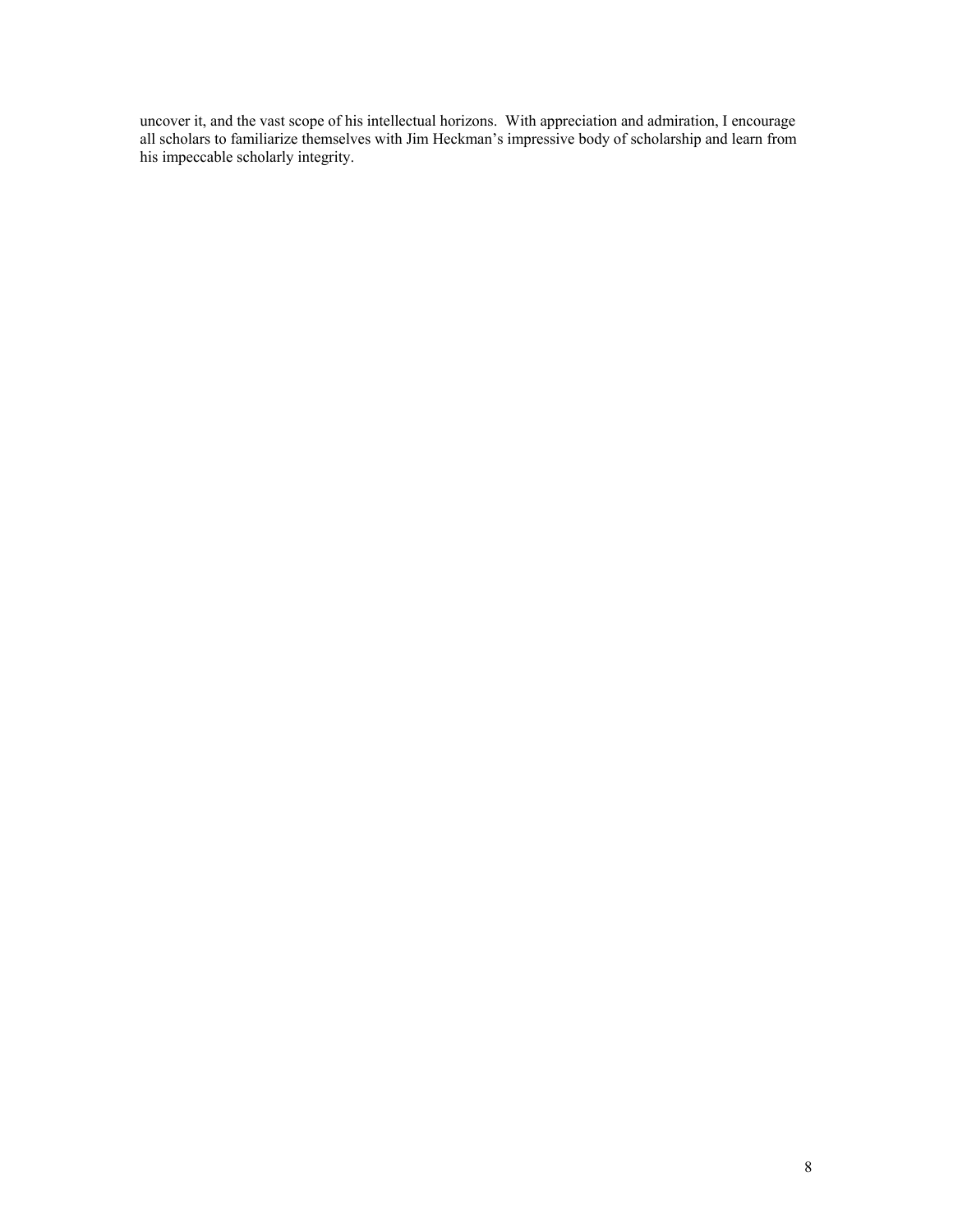Actual Hypothetical Crime Rates and Fitted Quadratic Equation 10 20 30 40 50 60 70 80 19700 1975 1980 1985 1990 1995 **Crimes p er 1000 Peo p l e Anti-Crime MeasureAdopted**

# **Figure 1: Crime Rates Over Time**

9

**Year**